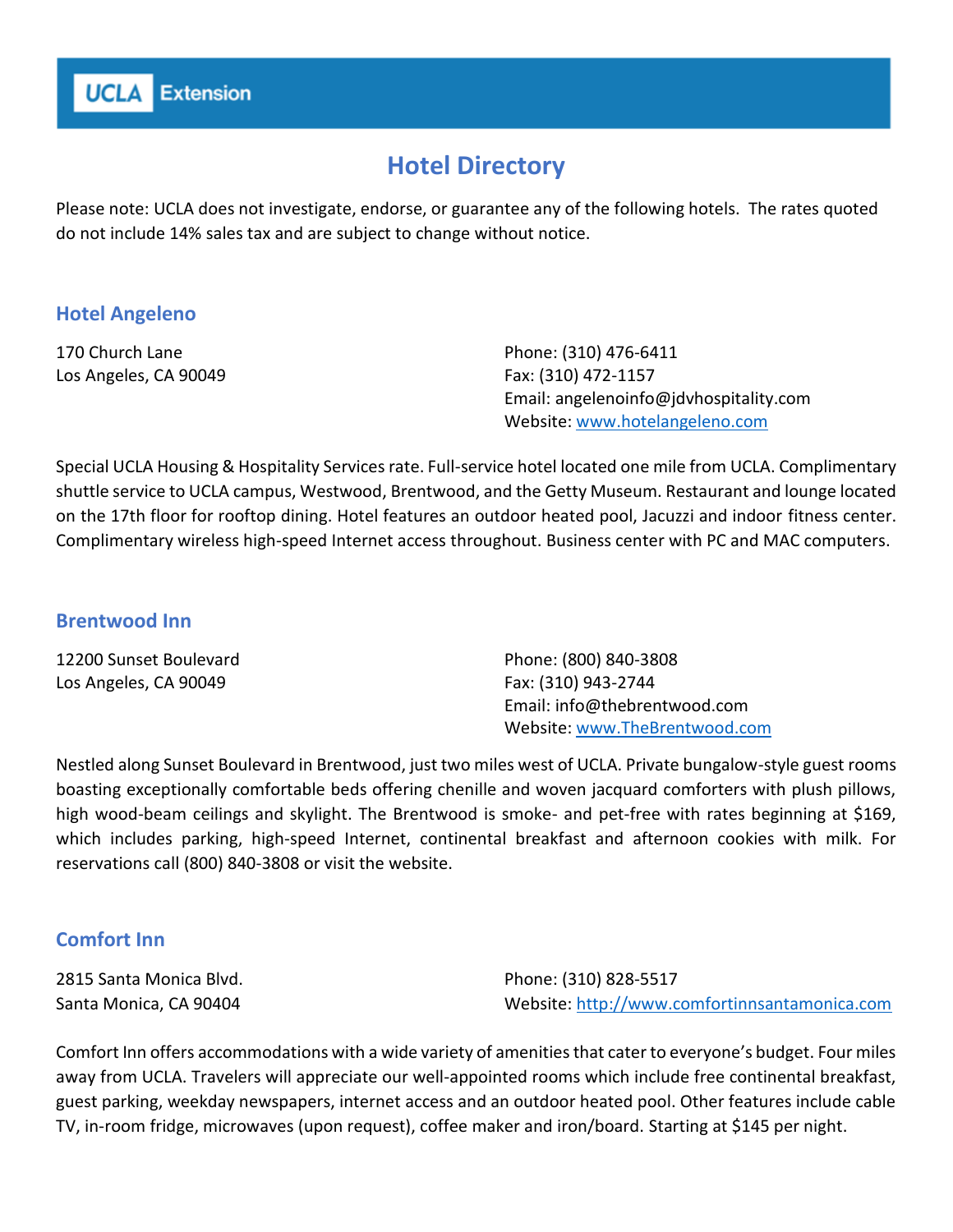

## **Holiday Inn Express**

11250 Santa Monica Blvd. Los Angeles, CA 90025

Phone: (310) 478-1400 Fax: (310) 478-1401 Email: lanesec@dknhotels.com Website: [http://www.hiewestla.com](http://www.hiewestla.com/)

Accepting UCLA purchase orders. Located just one mile from campus, hotel features 78 newly renovated sleeping rooms with complimentary wireless high-speed Internet access throughout hotel, refrigerator and am/fm alarm clock radio. Hot breakfast with rotating items daily, business center, free local and 800 access calls and free parking. UCLA Rate of \$129 to \$149 for groups of five rooms or more. Please call the sales office for a quote.

#### **Hotel Palomar - Westwood**

10740 Wilshire Blvd. Los Angeles, CA 90024 Phone: (800) 472-8556 or (310) 475-8711 Fax: (310) 475-5220 Website:<www.hotelpalomar-lawestwood.com>

Starting at \$240 per night. For long-term stay quotes, email Nicole.Casaletto@hotelpalomar.com

## **Jolly Roger Hotel**

2904 Washington Blvd. Marina Del Rey, CA 90291 Phone: (310) 822-2904 or (800) 822-2904 Fax: (310) 301-9461 Email: info@jollyrgr.com Website: [www.jollyrgr.com](www.jollyrgr.com%20)

In Marina del Rey, offers rates on extended stays. Minutes from Venice Beach. Amenities include microfridge in room, satellite TV with HBO, free parking, and wireless Internet. Free continental breakfast served daily.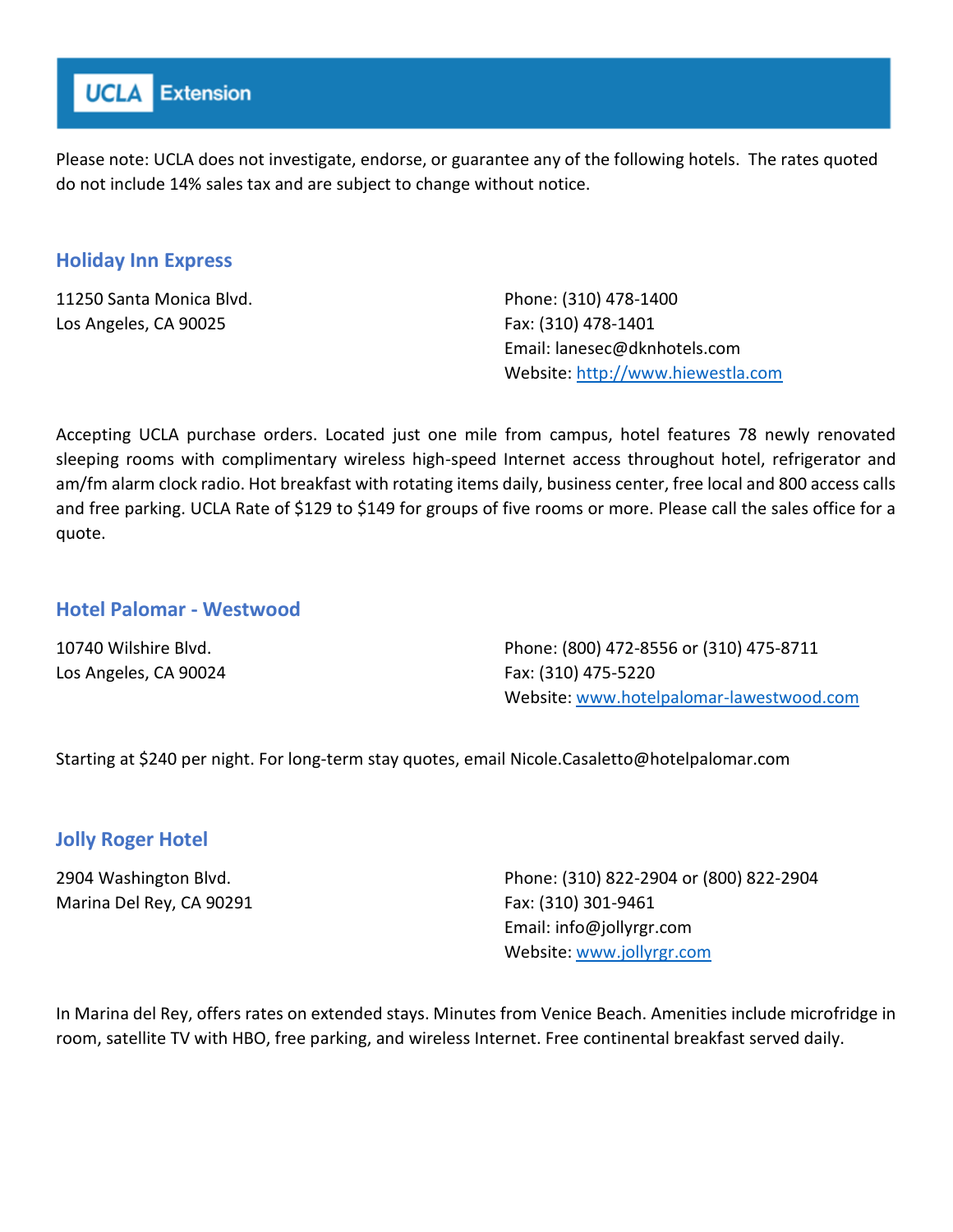

#### **Luxe Sunset Boulevard Hotel**

11461 Sunset Blvd. Los Angeles, CA 90049 Phone: (310) 476-6571 Fax: (310) 476-4982 Website:<www.luxesunset.com>

Our upscale hotel offers special discounts for UCLA guests. Just one mile from campus, Luxe Hotel features some of the largest rooms in Los Angeles. Each strikingly renovated guest room comes with the latest amenities including complementary high-speed Internet, iPod docking station and flat screen TV. From the fashionable restaurant to the sparkling pool or luxurious Luxe Spa, the Luxe Hotel captures the best that California has to offer.

## **Palihotel**

1044 Tiverton Ave. Los Angeles, CA 90024 Phone: (323) 327-9702 Website: [www.Palisociety.com](http://www.palisociety.com/)

Starting at \$175. Walking distance to UCLA, medical centers, local museums, shops, restaurants, and theaters. 24-hour concierge services and all-day Nespresso coffee and espresso. Pet-friendly Valet Parking for \$42/night + tax Wireless Internet.

#### **Royal Palace Westwood**

1052 Tiverton Ave. Los Angeles, CA 90024 Phone: (310) 208-6677 Fax: (310) 824-3732 Email: lahotels@earthlink.net Website:<www.royalpalacewestwood.com>

The Royal Palace is a 36-room newly renovated hotel located two blocks from UCLA Medical Center. Rates start at \$124; doubles start at \$139. Suites and rooms with Jacuzzi tubs starting at \$149. Free parking. Complimentary high-speed Internet and deluxe continental breakfast. Special UCLA & extended stay rates.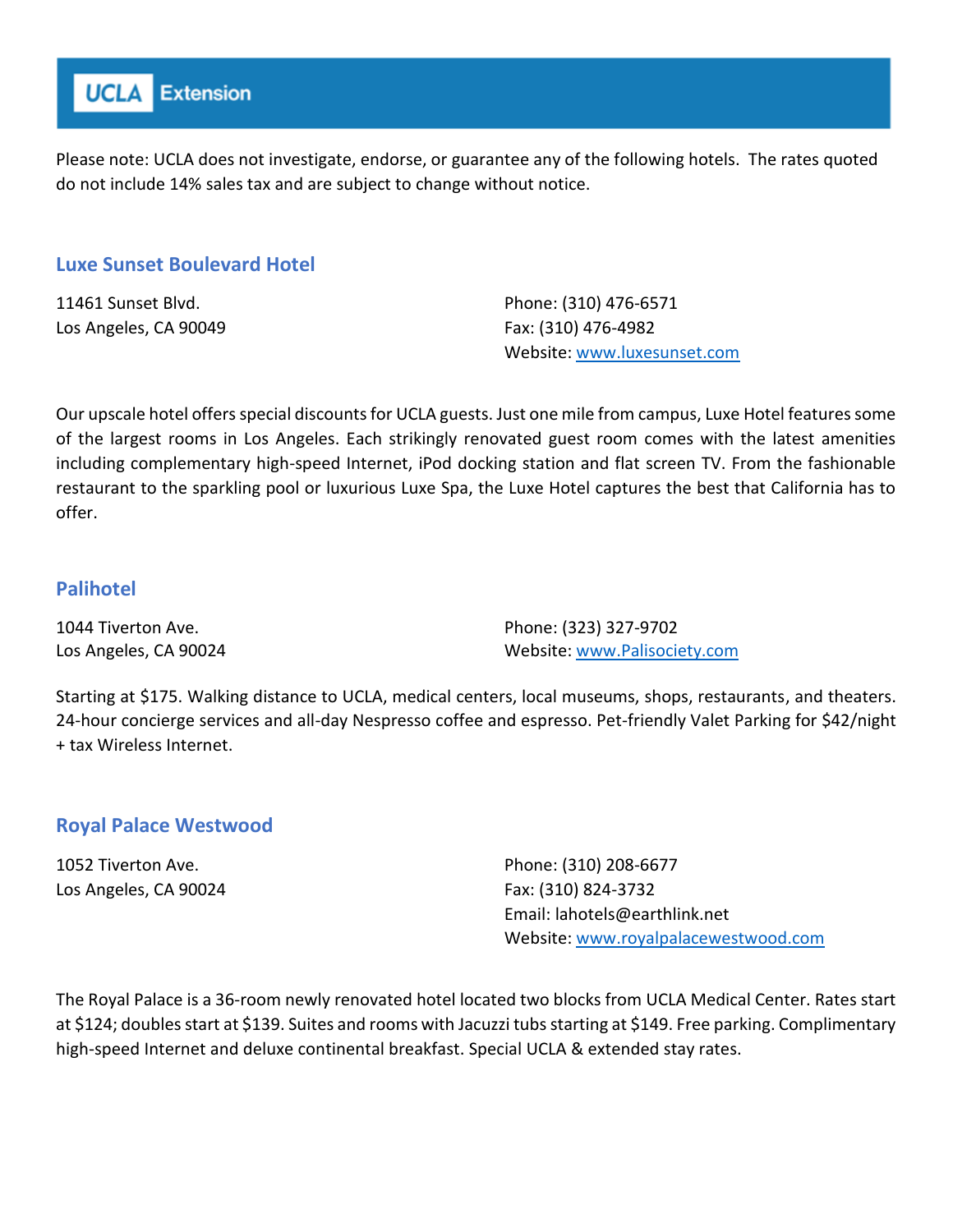

## **Stay Open - Venice Beach**

11 Brooks Ave Unit B, Venice, CA 90291 Phone: (310) 266-5786 Website:<www.stayopen.com/venicebeach>

Pod-share option starting at \$50 per night. Enjoy a private pod (small room for just sleeping), lockers, kitchen access, WiFi, and shared living spaces/bathrooms. It is further from campus, located just in front of the Venice Beach. Public transportation can take 50 minutes to campus, or by car you can expect roughly 20 minutes (or 45 minutes with bad traffic... welcome to Los Angeles!)

## **SureStay Hotel by Best Western**

3102 Pico Blvd. Santa Monica, CA 90405 Phone: (310) 450-5766 Website: [www.surestaysantamonica.com](http://www.surestaysantamonica.com/)

Offers 83 clean, comfortable, well-appointed rooms. Thirty-seven-inch flat panel TVs & digital cable. Hairdryers, irons & coffee makers. Free parking. Free continental breakfast. Weekday USA Today. Free wireless Internet access. Most rooms with refrigerators & microwaves. Pet friendly suites available (call hotel directly) 4 miles from UCLA. Rates from \$99; mention UCLA.

#### **W - Marriott**

930 Hilgard Ave. Los Angeles, CA 90024 Phone: (310) 208-8765 Email[: reservations@hilgardhouse.com](mailto:reservations@hilgardhouse.com) Website: [www.marriott.com/en-us/hotels/laxwb](http://www.marriott.com/en-us/hotels/laxwb-w-los-angeles-west-beverly-hills/overview/)[w-los-angeles-west-beverly-hills/overview/](http://www.marriott.com/en-us/hotels/laxwb-w-los-angeles-west-beverly-hills/overview/)

Starting at \$332 per night. Visitors are steps from UCLA and the Medical Center and minutes from designer boutiques on Rodeo Drive, Santa Monica beaches and numerous West LA museums. Our vibrant, pet-friendly accommodations, include suites with cutting-edge technology, flat-screen TVs, mini-bars, mini-refrigerators and indulgent bedding. Business travelers will appreciate the large desks and Wi-Fi access. Sample California cuisine by the pool or sip handcrafted cocktails at our Living Room Bar. Relax in our inviting poolside cabanas, take a dip in the WET® outdoor pool or work out in the FIT® gym. Event planners will be wowed by our hotel's spectacular indoor and outdoor venues, expertly supported by custom catering and state-of-the-art technology.